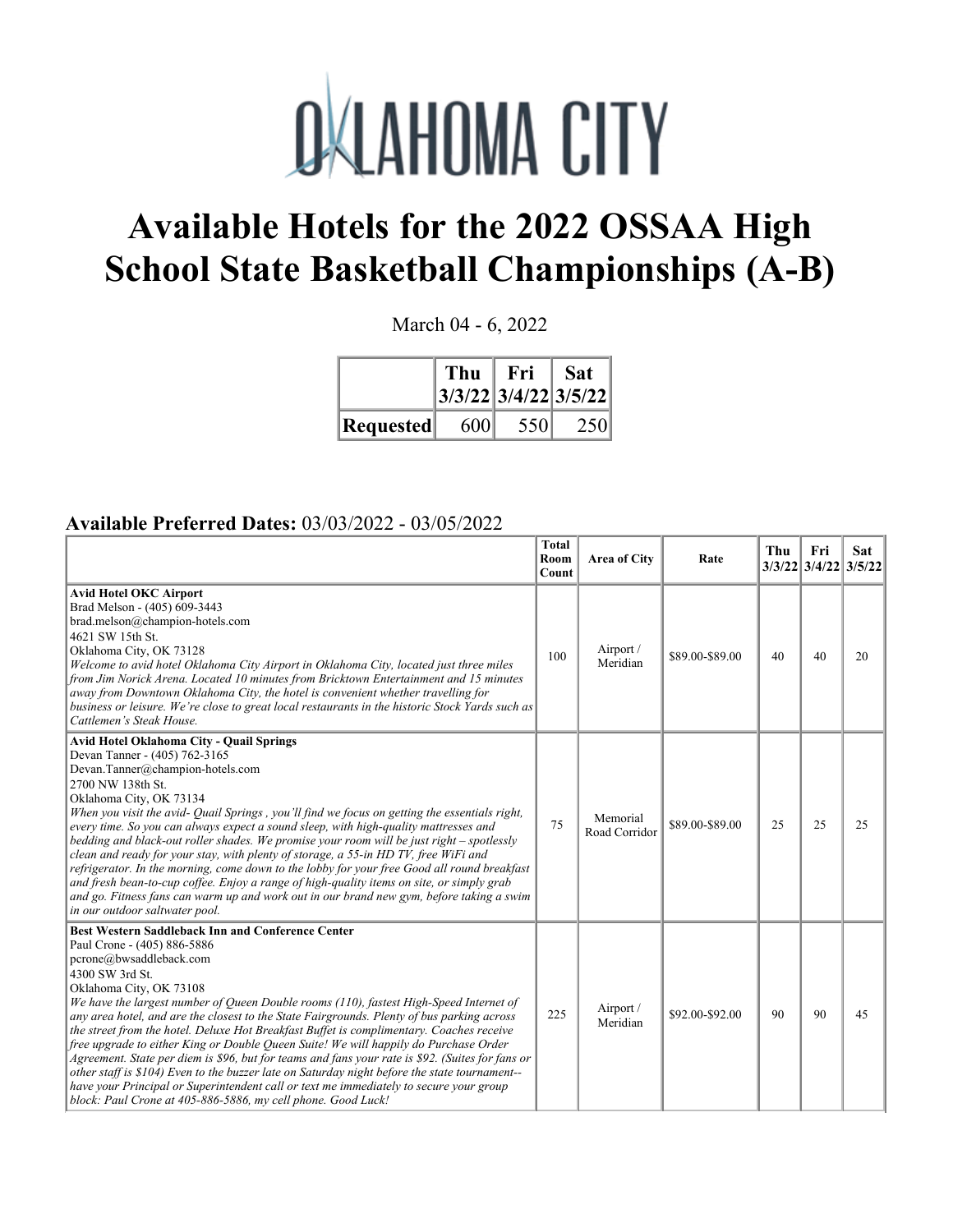| <b>Candlewood Suites Bricktown</b><br>Gregg Wahlers<br>candlewoodbricktown@gmail.com<br>933 E. Reno Ave.<br>Oklahoma City, OK 73105<br>Come stay with us at Candlewood Suites in Oklahoma City-Bricktown we are located near<br>the Bricktown Entertainment District. The Candlewood Suites is your perfect location for a<br>weekend stay. Enjoy the comforts of home with full size kitchens, fitness gym, free 24 hours<br>complimentary laundry facility, and a complimentary shuttle service to and from Bricktown.<br>We have blocked 30 standard rooms with 2 Queen Beds and 20 standard rooms with 1 King<br>Bed.                                                                                                                                                                                                                                                                                                                                                                                       | 150 | Bricktown<br>Entertainment<br>District | \$99.00-\$109.00  | 50 | 50 | 50 |
|-----------------------------------------------------------------------------------------------------------------------------------------------------------------------------------------------------------------------------------------------------------------------------------------------------------------------------------------------------------------------------------------------------------------------------------------------------------------------------------------------------------------------------------------------------------------------------------------------------------------------------------------------------------------------------------------------------------------------------------------------------------------------------------------------------------------------------------------------------------------------------------------------------------------------------------------------------------------------------------------------------------------|-----|----------------------------------------|-------------------|----|----|----|
| <b>Comfort Inn &amp; Suites Quail Springs</b><br>Devan Tanner - (405) 762-3165<br>Devan.Tanner@champion-hotels.com<br>13501 N. Highland Park Blvd.<br>Oklahoma City, OK 73120<br>Busy travelers looking for comfortable rooms and friendly service in Oklahoma City should<br>look no further than the Comfort Inn & Suites ® Quail Springs hotel near Quail Creek Golf<br>and Country Club. Our hotel is located close to Quail Springs Mall, Lake Hefner, Martin<br>Park Nature Center, and an easy 20-minute drive to the Oklahoma City National<br>Memorial.                                                                                                                                                                                                                                                                                                                                                                                                                                                | 45  | Memorial<br>Road Corridor              | \$94.00-\$94.00   | 15 | 15 | 15 |
| Country Inn & Suites by Radisson Oklahoma City Airport<br>Karen Dunkin - (405) 831-4333<br>karen.dunkin@Champion-hotels.com<br>2415 S. Meridian Ave.<br>Oklahoma City, OK 73108<br>Free Breakfast, Free WIFI, Family Rooms                                                                                                                                                                                                                                                                                                                                                                                                                                                                                                                                                                                                                                                                                                                                                                                      | 55  | Airport /<br>Meridian                  | \$88.00-\$88.00   | 25 | 20 | 10 |
| <b>Courtyard by Marriott Downtown</b><br>Tracy Blair - (405) 232-2290<br>tracy.blair@atriumhospitality.com<br>2 W. Reno Ave.<br>Oklahoma City, OK 73102<br>\$10 self parking for registered guest, complimentary wift. Hotel is offering 2 queen beds at<br>\$119 per night plus tax. Fans can make reservations on block as well.                                                                                                                                                                                                                                                                                                                                                                                                                                                                                                                                                                                                                                                                              | 75  | Downtown                               | \$119.00-\$119.00 | 25 | 25 | 25 |
| Courtyard by Marriott Oklahoma City Northwest<br>Ben Mayberry - (847) 232-5358<br>ben.mayberry@marriott.com<br>1515 NW Expressway<br>Oklahoma City, OK 73118<br>Thank you for your consideration and continued loyalty with us for this program. We are<br>happy to offer 25 QN/QN rooms per night at \$99 rate.                                                                                                                                                                                                                                                                                                                                                                                                                                                                                                                                                                                                                                                                                                | 75  | Northwest                              | \$99.00-\$99.00   | 25 | 25 | 25 |
| <b>Embassy Suites by Hilton Oklahoma City Northwest</b><br>Trisha Cleaver - (405) 842-6633<br>trisha.cleaver@hilton.com<br>3233 NW Expressway<br>Oklahoma City, OK 73112<br>Experience the Difference in our Two room Suites at the Embassy Suites Oklahoma City<br>Northwest! Rate includes free made to order breakfast, complimentary evening reception<br>and free parking. Room has two queen beds in bedroom and pullout sleeper sofa in living<br>area along with microwave and mini-fridge.                                                                                                                                                                                                                                                                                                                                                                                                                                                                                                             | 70  | Northwest                              | \$139.00-\$139.00 | 30 | 25 | 15 |
| Fairfield Inn & Suites by Marriott Oklahoma City Airport<br>Jennifer Suleiman - (405) 600-9988<br>Jennifer.Suleiman@Champion-Hotels.com<br>4521 SW 15th St.<br>Oklahoma City, OK 73108<br>FAIRFIELD INN & SUITES OKC AIRPORT MARRIOTT ONON- standard room with 2<br>queen beds. All rooms include mini fridge, microwave and coffee maker in room. All rates<br>include hot breakfast served buffet style daily. KING -standard room with 1 king bed. All<br>rooms include mini fridge, microwave and coffee maker in room. All rates include hot<br>breakfast served buffet style daily. EXQS-executive suite with living room area, 2 queen<br>beds plus sofa bed. All rooms include mini fridge, microwave and coffee maker in room. All<br>rates include hot breakfast served buffet style daily. EXKS-executive suite with living room<br>area, 1 king bed plus sofa bed. All rooms include mini fridge, microwave and coffee maker<br>in room. All rates include hot breakfast served buffet style daily. | 60  | Airport /<br>Meridian                  | \$92.00-\$92.00   | 20 | 20 | 20 |
| Fairfield Inn & Suites NW Expressway/Warr Acres<br>Jolie Jackson - (405) 605-6666<br>jolie.jackson@champion-hotels.com<br>5700 NW Expressway<br>Oklahoma City, OK 73132<br>Double Queens @ \$99 30 rooms per night King Rooms @ \$89 10 rooms per night                                                                                                                                                                                                                                                                                                                                                                                                                                                                                                                                                                                                                                                                                                                                                         | 120 | Northwest                              | \$89.00-\$99.00   | 40 | 40 | 40 |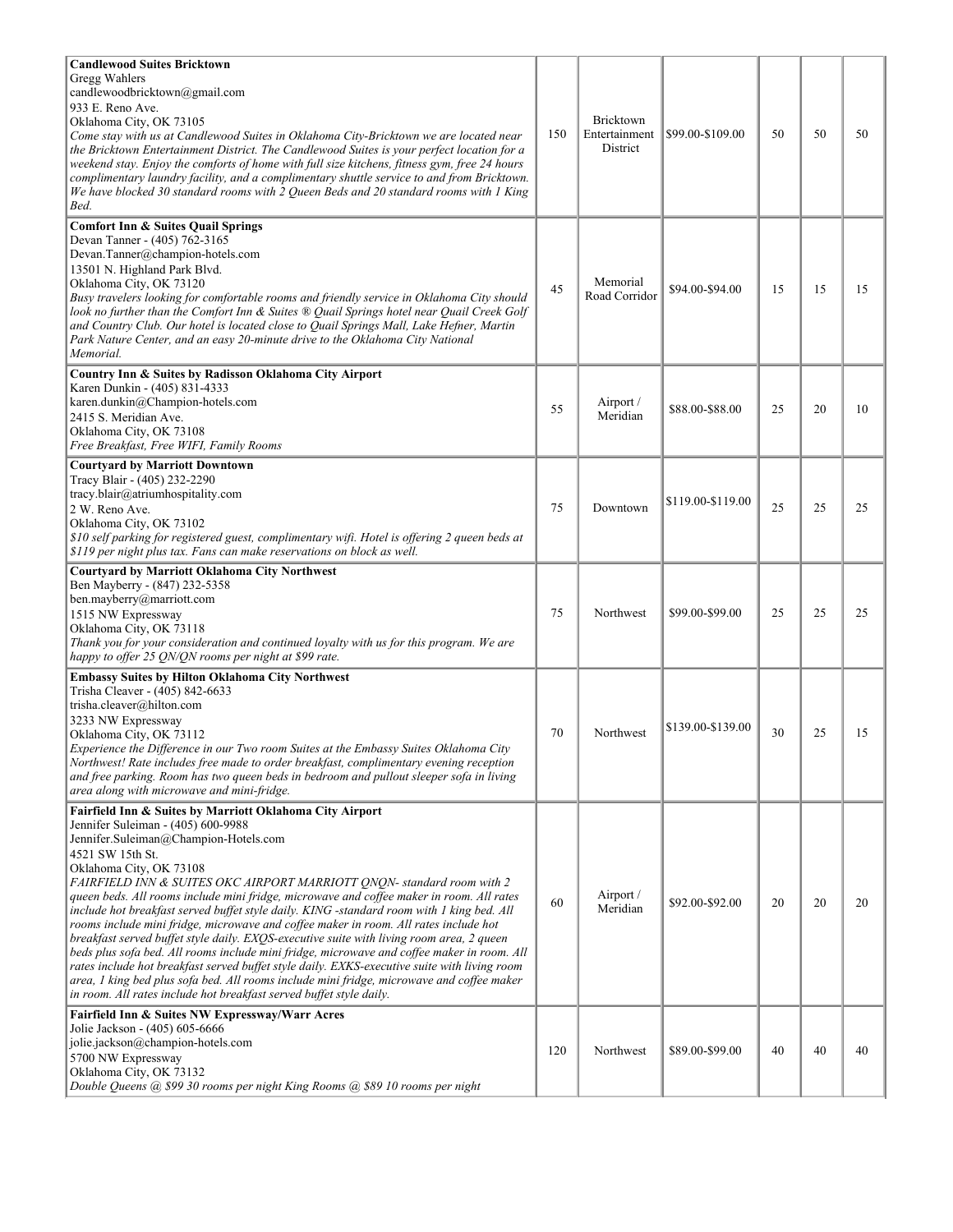| Fairfield Inn & Suites Oklahoma City Downtown<br>Shannon Brown - (405) 604-5050<br>shannon.brown@marriott.com<br>10 SW 4th St.<br>Oklahoma City, OK 73109<br>We have availability.                                                                                                                                                                                                                                                                                                                                                                                                                                                                                                                                                                                                                                                                                     | 45  | Downtown              | \$139.00-\$139.00 | 15 | 15 | 15 |
|------------------------------------------------------------------------------------------------------------------------------------------------------------------------------------------------------------------------------------------------------------------------------------------------------------------------------------------------------------------------------------------------------------------------------------------------------------------------------------------------------------------------------------------------------------------------------------------------------------------------------------------------------------------------------------------------------------------------------------------------------------------------------------------------------------------------------------------------------------------------|-----|-----------------------|-------------------|----|----|----|
| Four Points by Sheraton Oklahoma City Airport<br>Sherree Martinez - (405) 605-0511<br>sherree.martinez@fourpointsoklahomacityairport.com<br>4708 West I-40 service Rd.<br>Oklahoma City, OK 73128<br>The Four Points by Sheraton Oklahoma City Airport is pleased to offer group rates &<br>availability for the 2022 OSSAA High School Basketball Championships event happening<br>on March 11-13, 2022. We are pleased to host any teams, family, fans & attendees that<br>come our way. Our rates include Breakfast. We are located 1.5 miles from the OK State<br>Fairgrounds.                                                                                                                                                                                                                                                                                     | 30  | Airport /<br>Meridian | \$89.00-\$89.00   | 10 | 10 | 10 |
| Hampton Inn & Suites Oklahoma City Airport<br>Bridget Matlock - (405) 604-8000<br>bridget.matlock@hilton.com<br>4333 SW 15th<br>Oklahoma City, OK 73108<br>Welcome to airport district!                                                                                                                                                                                                                                                                                                                                                                                                                                                                                                                                                                                                                                                                                | 90  | Airport /<br>Meridian | \$99.00-\$119.00  | 30 | 30 | 30 |
| Hilton Garden Inn Oklahoma City Airport<br>Marla O'Neal - (405) 942-1400<br>marla.oneal@hilton.com<br>801 S. Meridian Ave.<br>Oklahoma City, OK 73108<br>Hot breakfast buffet included.                                                                                                                                                                                                                                                                                                                                                                                                                                                                                                                                                                                                                                                                                | 30  | Airport /<br>Meridian | \$99.00-\$99.00   | 10 | 10 | 10 |
| Hilton Garden Inn Oklahoma City Midtown<br>Valorie Willingham - (405) 607-4000<br>valorie@legacyok.com<br>2809 NW Expressway<br>Oklahoma City, OK 73112<br>Thank you for this opportunity. If the team needs a place to meet or a hospitality room this<br>is complimentary upon request at our location. Please let me know if you have any questions<br>at all. Thank you, Valorie Willingham, DOS                                                                                                                                                                                                                                                                                                                                                                                                                                                                   | 90  | Northwest             | \$104.00-\$104.00 | 30 | 30 | 30 |
| Holiday Inn & Suites Oklahoma City North<br>Lucas Shoemaker - (405) 286-4777<br>lucas@tnjgroup.com<br>6200 North Robinson Ave.<br>Oklahoma City, OK 73118<br>We offer a full-service restaurant and bar, indoor pool and jacuzzi hot tub, free wifi and free<br>guest parking. We are also happy to inform you that we have guest business centers,<br>laundry services, and fitness centers to be used at your convenience. Our guest rooms are<br>spacious and our staff will be more than happy to assist you with any and all of your needs.<br>Please feel free to contact us if you have any other questions or if there is anything else we<br>can help you with. We hope we have the pleasure of earning your business. Thank you.                                                                                                                             | 90  | Northwest             | \$109.00-\$129.00 | 30 | 30 | 30 |
| Holiday Inn Express & Suites OKC Airport<br>Brad Melson - (405) 609-3443<br>brad.melson@champion-hotels.com<br>4501 SW 15th St.<br>Oklahoma City, OK 73108<br>Located just three miles from Jim Norick Arena, the Holiday Inn Express Oklahoma City<br>Airport is a newly built property that offers the best in both convenience and hospitality.<br>The hotel's close proximity to I-40 proves to be the ideal location for guests to experience<br>the best that Oklahoma has to offer. Oklahoma City has a unique culture all its own.<br>Whether its getting dinner in the historic Stock Yards, catching a game at the Chesapeake,<br>enjoying the latest attraction at the State Fair Park or celebrating with friends with a night<br>out on the town; all of this and more located less than ten miles from the Holiday Inn<br>Express Oklahoma City Airport. | 100 | Airport /<br>Meridian | \$96.00-\$106.00  | 40 | 40 | 20 |
| Holiday Inn Oklahoma City Airport<br>Stephanie McCabe - (405) 601-7272<br>stephanie.mccabe@aimhosp.com<br>4401 SW 15th St.<br>Oklahoma City, OK 73108<br>We are pleased to offer a group rate for the tournament at Holiday Inn OKC Airport. We<br>have mini-fridges, microwaves, and Keurigs in all guest rooms. We feature an indoor heated<br>pool and spa, with a fitness center, business center, and coin laundry machines. We will<br>waive parking for all guests. Hot breakfast buffet included daily.                                                                                                                                                                                                                                                                                                                                                        | 60  | Airport /<br>Meridian | \$99.00-\$119.00  | 20 | 20 | 20 |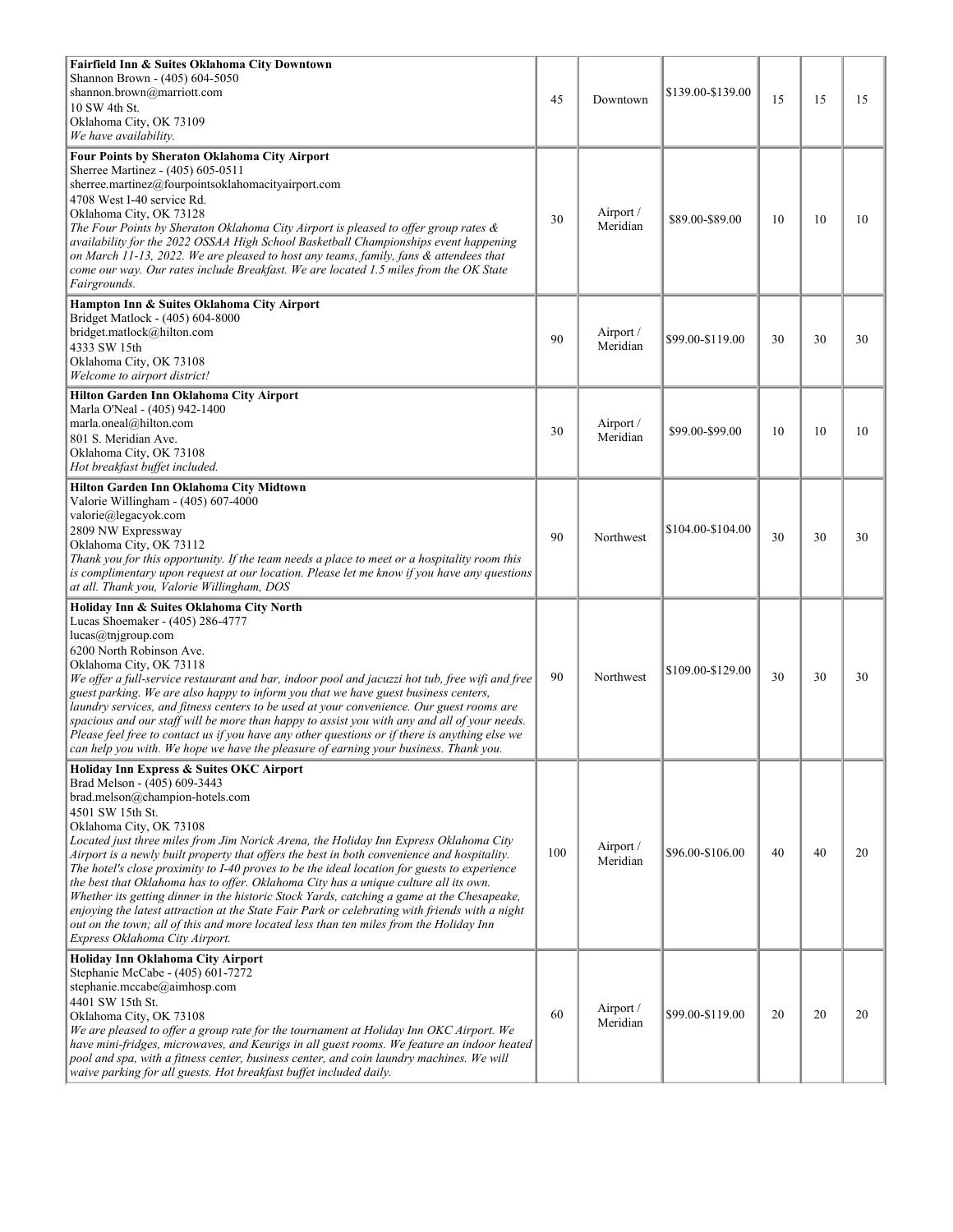| Holiday Inn Oklahoma City North-Quail Springs<br>Stephanie McCabe - (405) 286-9393<br>stephanie.mccabe@aimhosp.com<br>13800 Quail Springs Parkway<br>Oklahoma City, OK 73134                                                                                                                                                                                                                                                                                                                                                                                                                                                                                                                                                                                                                                                                                                                                                                                                                                                                                                                                                                                                     | 60 | Memorial                                      | \$89.00-\$109.00  | 20 | 20 | 20 |
|----------------------------------------------------------------------------------------------------------------------------------------------------------------------------------------------------------------------------------------------------------------------------------------------------------------------------------------------------------------------------------------------------------------------------------------------------------------------------------------------------------------------------------------------------------------------------------------------------------------------------------------------------------------------------------------------------------------------------------------------------------------------------------------------------------------------------------------------------------------------------------------------------------------------------------------------------------------------------------------------------------------------------------------------------------------------------------------------------------------------------------------------------------------------------------|----|-----------------------------------------------|-------------------|----|----|----|
| Holiday Inn Oklahoma City North Quail Springs is pleased to offer your group a rate with<br>breakfast included, waived self-parking fees, and complimentary wi-fi. Our Double Queen<br>Rooms include a mini-fridge, microwave, Keurig, hair dryer, iron and ironing board. We<br>are a pet friendly hotel with indoor saltwater pool, fitness center, and business center for<br>guest use, as well. We have onsite coin laundry machines for your convenience.                                                                                                                                                                                                                                                                                                                                                                                                                                                                                                                                                                                                                                                                                                                  |    | Road Corridor                                 |                   |    |    |    |
| Home2 Suites Oklahoma City NW Expressway<br>Ezra Miller - (405) 835-1212<br>ezra.miller@hilton.com<br>4110 NW Expressway<br>Oklahoma City, OK 73116<br>I want to thank you for reaching out to us here at the Home2 Suites Northwest Expressway<br>for your upcoming event. I greatly appreciate it and will be looking forward to working<br>with you to ensure that your guests have a wonderful Oklahoma City stay.                                                                                                                                                                                                                                                                                                                                                                                                                                                                                                                                                                                                                                                                                                                                                           | 60 | Northwest                                     | \$109.00-\$129.00 | 20 | 20 | 20 |
| Hyatt Place Oklahoma City Airport<br>Ashley Fields - (405) 682-3900<br>ashley.fields@hyatt.com<br>1818 S. Meridian Ave.<br>Oklahoma City, OK 73108<br>Hyatt Place OKC Airport offering Suite Style rooms with cozy corner sectional sofa-sleeper,<br>wet bar, refrigerator, and separate workspace. Free parking, Free Wi-Fi, complimentary<br>shuttle service within a 3 mile radius, and free breakfast. Located minutes from downtown<br>and the airport. Large parking area with fenced back parking. Additional Perks on-site<br>24/7 Menu, Starbucks, Bar, Grab-N-Go Snack Shop and 10% OFF local restaurants within<br>walking distance. Couresty Block and 1 week cut-off date prior to the event.                                                                                                                                                                                                                                                                                                                                                                                                                                                                       | 90 | Airport /<br>Meridian                         | \$80.00-\$80.00   | 30 | 30 | 30 |
| La Quinta Inn & Suites by Wyndham Oklahoma City Airport<br>Karen Dunkin - (405) 831-4333<br>karen.dunkin@Champion-hotels.com<br>808 S. Meridian Ave.<br>Oklahoma City, OK 73108<br>Centrally located in Oklahoma City just off I-40 and Meridian Free Breakfast, Free WIFI                                                                                                                                                                                                                                                                                                                                                                                                                                                                                                                                                                                                                                                                                                                                                                                                                                                                                                       | 50 | Airport /<br>Meridian                         | \$92.00-\$92.00   | 25 | 20 | 5  |
| <b>Radisson Hotel OKC Airport</b><br>Sherree Martinez - (405) 605-0511<br>sherree.martinez@fourpointsoklahomacityairport.com<br>4716 West I-40 Service Rd.<br>Oklahoma City, OK 73128<br>The Radisson Oklahoma City Airport is pleased to offer group rates & availability for the<br>2022 OSSAA High School Basketball Championships event happening on March 11-13,<br>2022. We are pleased to host any teams, family, fans & attendees that come our way. Our<br>rates include Breakfast. We are located 1.5 miles from the OK State Fairgrounds.                                                                                                                                                                                                                                                                                                                                                                                                                                                                                                                                                                                                                             | 30 | Airport /<br>Meridian                         | \$89.00-\$89.00   | 10 | 10 | 10 |
| <b>Residence Inn Downtown Bricktown</b><br>Tracy Blair - (405) 601-1700<br>tracy.blair@atriumhospitality.com<br>400 E. Reno Ave.<br>Oklahoma City, OK 73104<br>Complimentary breakfast buffet each morning Complimentary overnight guest parking<br>Complimentary WIFI                                                                                                                                                                                                                                                                                                                                                                                                                                                                                                                                                                                                                                                                                                                                                                                                                                                                                                           | 75 | <b>Bricktown</b><br>Entertainment<br>District | \$119.00-\$119.00 | 25 | 25 | 25 |
| <b>Residence Inn OKC Airport</b><br>Jennifer Suleiman - (405) 600-9988<br>Jennifer.Suleiman@Champion-Hotels.com<br>804 S. Meridian Ave.<br>Oklahoma City, OK 73108<br>Residence Inn Marriott® OKC Airport. Whether you're with us for a few days, a few weeks,<br>or a few months, your daily routine matters. You'll thrive at Residence Inn with the<br>conveniences you need. Like spacious studio, one- and two-bedroom suites with separate<br>living and sleeping areas. All rooms have sleeper sofas. A fully equipped kitchen ready for<br>your favorite cuisine. Complimentary grocery delivery service to fill your refrigerator and<br>satisfy cravings. Free Internet for connecting to work and the outside world. Free hot<br>breakfast to start mornings off right and evening social hours to end the day well. And, a<br>fitness center for strengthening your body and soul. Relax and unwind when you want. And<br>stay focused and productive when it's essential. Schedule our free shuttle service from Will<br>Rogers World Airport, just 3 miles away, and be at our hotel in minutes. At Residence Inn,<br>we'll make sure you thrive during your stay. | 75 | Airport /<br>Meridian                         | \$112.00-\$112.00 | 25 | 25 | 25 |
| Residence Inn Oklahoma City North/Quail Springs<br>Jennifer Suleiman - (405) 600-9988<br>Jennifer.Suleiman@Champion-Hotels.com<br>13900 McAuley Blvd.<br>Oklahoma City, OK 73134<br>Thank you for opportunity to bid Rate is for our studio king rooms with kitchenettes and pull<br>out sofa beds                                                                                                                                                                                                                                                                                                                                                                                                                                                                                                                                                                                                                                                                                                                                                                                                                                                                               | 36 | Memorial<br>Road Corridor                     | \$109.00-\$109.00 | 12 | 12 | 12 |